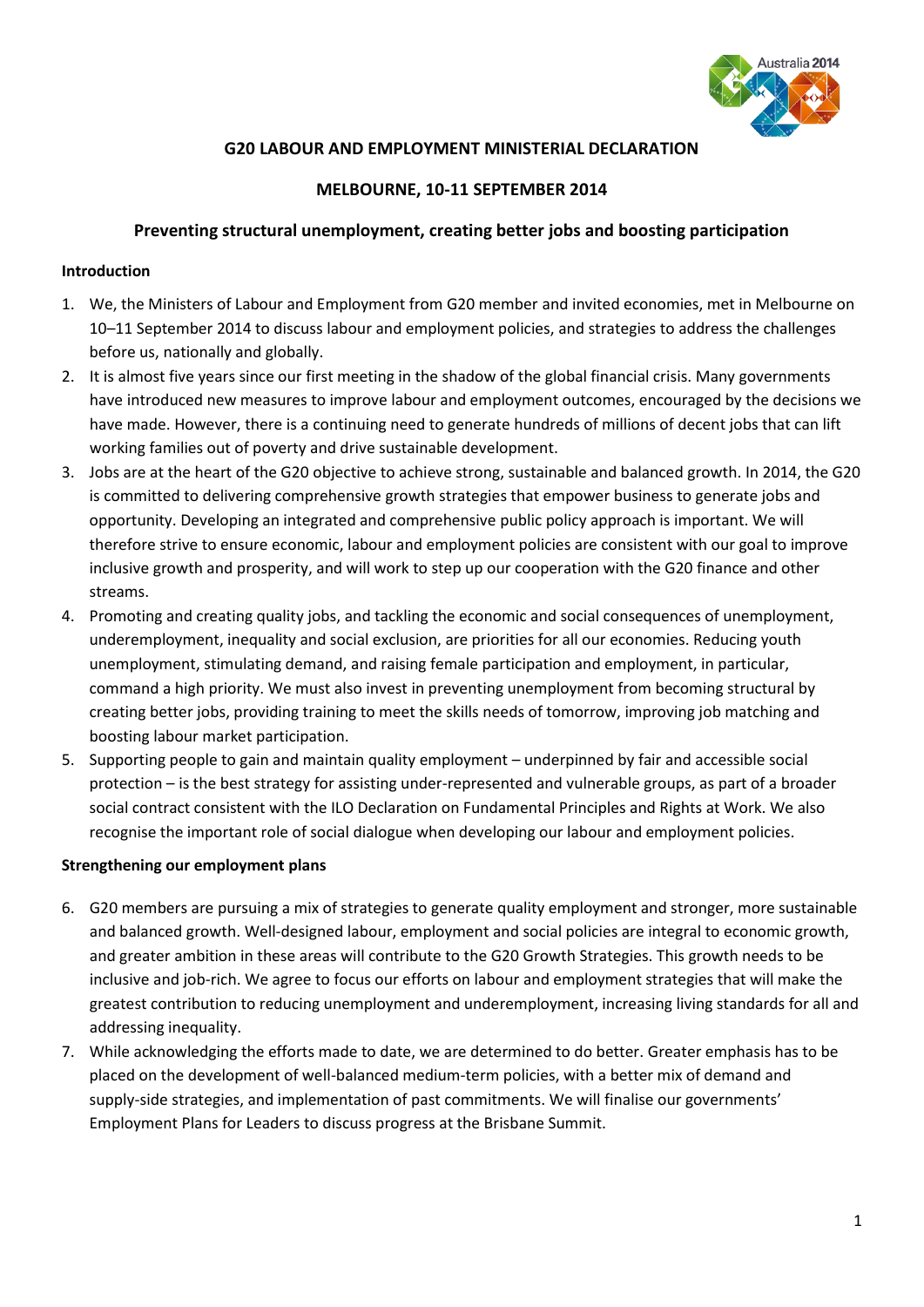

8. We will monitor the implementation of the Employment Plans, review progress and encourage their further development.

#### **Preventing structural unemployment**

- 9. We will support our businesses and workforces to be more resilient and adaptable to different circumstances. We agree to a set of policy priorities (see Annex A) for preventing unemployment from becoming structural, with an emphasis on addressing the needs of the long-term unemployed, youth, improving labour mobility and assisting our workforces to adapt to new patterns of economic activity.
- 10. We agree to pursue policies to help prevent structural unemployment, including through well-functioning labour markets and opportunities for lifelong learning, which help to address skills mismatch. Effective and inclusive public employment services, comprehensive labour market information, adaptable skills development systems and strong partnerships, including with social partners, are also important in achieving these objectives. Action on these structural issues will support and complement sound macroeconomic policy settings.
- 11. These strategies will complement other parts of the G20 agenda, especially investment, trade and development.

#### **Creating better jobs**

- 12. Businesses are the primary source of quality jobs. Accordingly, we will foster an environment that supports job creation, locally, nationally and internationally, including through our G20 Growth Strategies. Integral to this objective are sound, transparent and balanced labour policies that support sustainable employment, facilitate secure transitions and protect workers.
- 13. Addressing job creation and unemployment at the local level is important to achieve development that is balanced and inclusive across the community. We agree to the set of policy priorities set out in Annex B for creating better jobs, which help inform quality job creation strategies, while recognising the particular geographic, macroeconomic and institutional environments faced by each member.

#### *Addressing informality and underemployment*

- 14. We strongly endorse the implementation of core worker rights, in both the formal and informal economies. We commit to better identify people employed informally and to develop strategies, appropriate to our national circumstances that support their transition to the formal economy, with a particular focus on those who are most vulnerable. In relation to undeclared work, we will strengthen our efforts to effectively apply labour laws to affected workers and workplaces.
- 15. Informality and underemployment constrain our productivity, potential output growth and efforts to reduce poverty. We will, therefore, as appropriate, include policies to meet these challenges in our Employment Plans and ask the Taskforce on Employment to engage social partners in joint approaches to address these issues.
- 16. We take a strong stand against forced and child labour, and encourage the implementation of applicable international labour standards by governments and social partners. We will explore the scope for further work on this issue.

#### *Promoting safer workplaces*

17. Improving workplace safety and health is an urgent priority that protects workers and contributes to increased productivity and growth. We agree to take further steps to reduce the substantial human and economic costs associated with unsafe workplaces and work-related illnesses. We endorse the attached G20 Statement on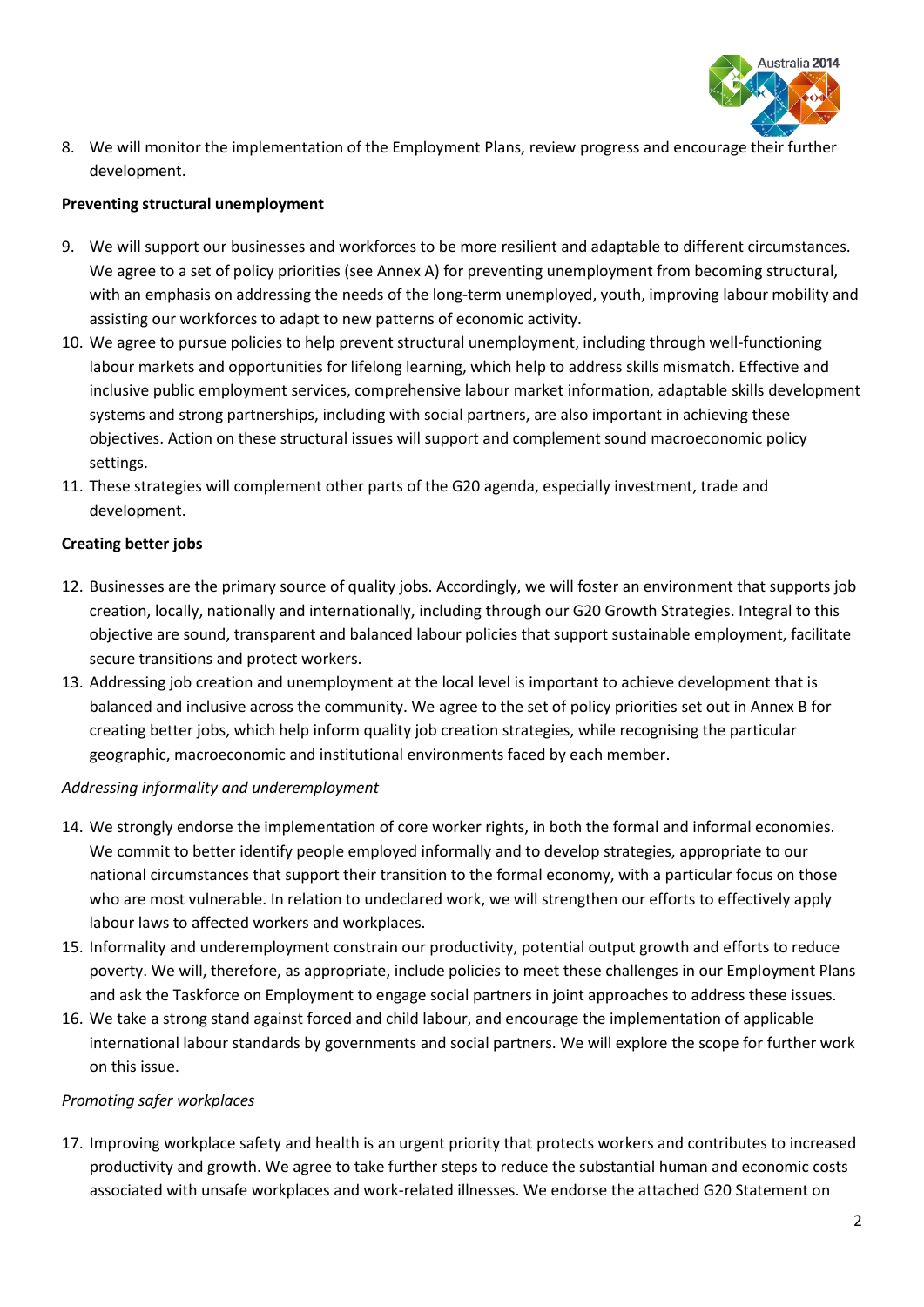

Safer and Healthier Workplaces (Annex C), and we commit, as appropriate, to implement its recommendations in collaboration with governments, international organisations and social partners.

### **Boosting participation**

18. Raising labour force participation among those who are able will not only help our economies to grow and prosper, but can improve individual wellbeing, avoid future skills and labour shortages, and mitigate the effects of an ageing population.

# *Promoting youth employment*

19. It is crucial that youth are able to make a good start in life, with access to quality education and skills development, a smooth transition into the labour market and safe employment. We considered our progress in implementing the G20 Strategies on Youth Employment and our Leaders' commitments – noting the wide variety of strategies being pursued, such as youth guarantees and quality apprenticeships – and decided that more needs to be done. Our Employment Plans place a high priority on supporting youth, and we all commit to take concrete actions to place young people in education, training or jobs. We also recommend that Leaders renew their commitment to fight youth unemployment.

# *Empowering women and increasing participation*

- 20. We recognise that promoting greater participation by women in the labour market, and improving the quality of their employment, would contribute to stronger and more inclusive growth. Therefore, we commit to take the steps needed to close gender gaps in opportunities and labour market outcomes. Accordingly, G20 members will draw on the policy priorities set out in Annex D – as informed by ILO conventions and recommendations on equality of opportunity and treatment and the OECD Gender Recommendation.
- 21. We are committed to increasing female participation. International organisations have estimated that reducing the current gap in participation between men and women in G20 economies by 25 per cent by 2025 could bring more than 100 million women into the labour force. We will make every effort in this regard and, taking into account national conditions, recommend that our Leaders adopt this goal as a reference for action.

### **Going forward**

- 22. We appreciate the role of the Business 20 and Labour 20 in the G20 process, and the importance of social dialogue in delivering stronger labour market outcomes. We also welcome the dialogue held with civil society, youth and think tanks.
- 23. We are grateful for the expertise provided by the ILO, OECD and the World Bank Group for the Taskforce and our meeting, including the reports on key issues referred to in Annex E.
- 24. In recognition of the on-going growth, labour, employment and social challenges, we recommend that an Employment Working Group be established. The Working Group will report annually to Ministers on progress in tackling these challenges, with an initial focus on promoting coherence among the G20 policy tracks and developing actions to address issues such as supporting growth, youth unemployment, female participation and inequality.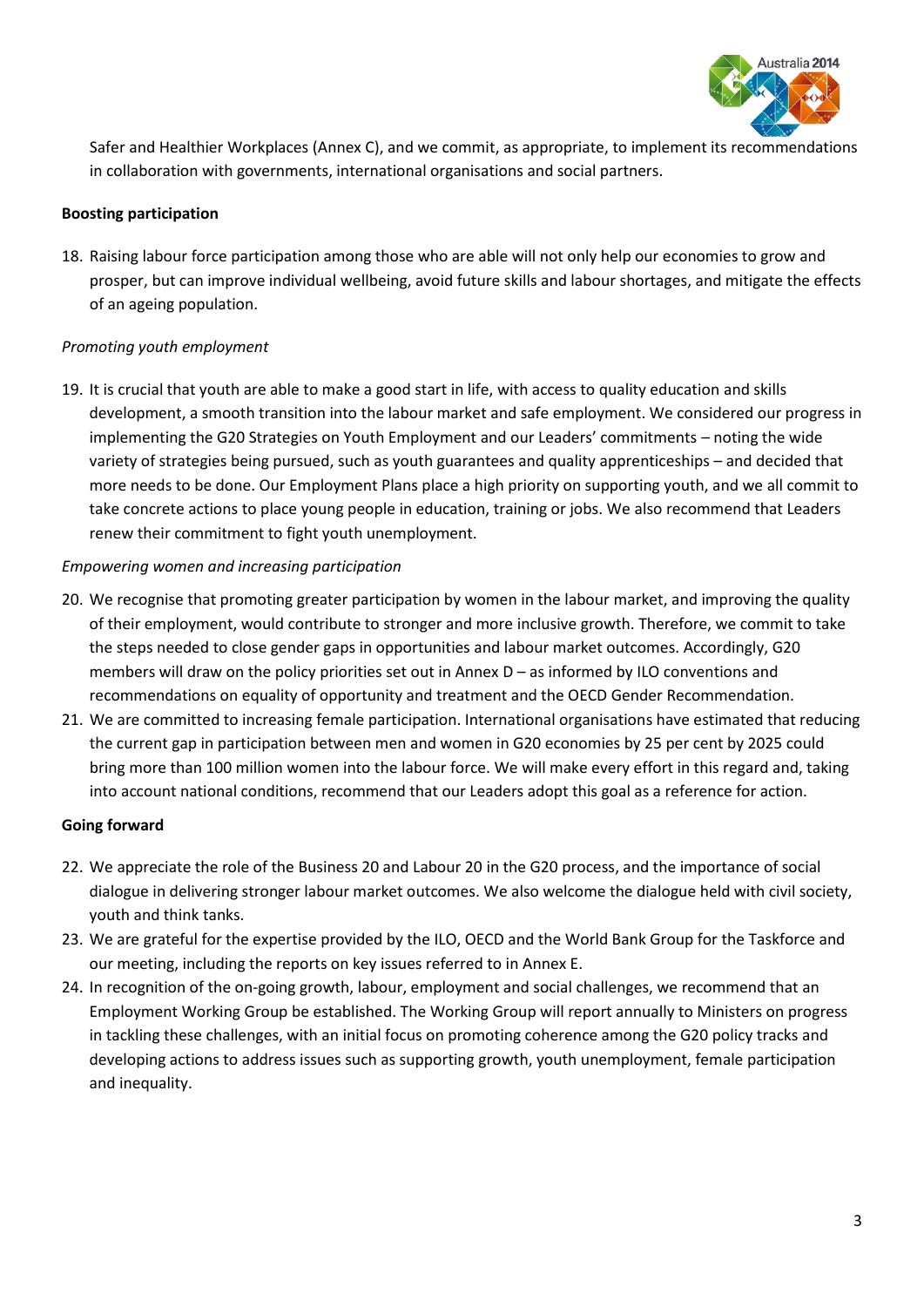

## **Annex A**

## **Policy priorities for preventing unemployment from becoming structural**

Each G20 member economy faces challenges in the functioning of their labour markets that hamper the return to more and better jobs. Some of these are structural challenges which can take many different forms, including persistent underemployment, segmented labour markets and skills mismatches. Youth have borne a disproportionate share of job losses and will continue to be vulnerable even as economies recover.

In order to prevent unemployment and underemployment from becoming structural, we agree, subject to national circumstances, to:

- 1. Improve coordination between economic, employment and labour policies to attain inclusive growth
- 2. Support appropriate macroeconomic management and labour market investment strategies
- 3. Improve national wage-setting systems and bargaining arrangements, establish minimum wages and reduce the non-wage costs of labour, where appropriate, and achieve a more sustainable alignment between employment, wages and productivity
- 4. Develop, maintain and adapt the skills of the employed and unemployed to changing requirements, through better labour market information, improved career guidance, and effective training programs that are guided by labour market needs
- 5. Maintain, and where possible expand, well-tailored and cost-effective active labour market measures, including measures to support labour mobility
- 6. Strengthen the link between social protection and labour activation, combining effective income support to the unemployed with an obligation to actively seek employment
- 7. Introduce better performance management of public employment and benefit administration services, to increase their effectiveness
- 8. Strengthen the role and involvement of social partners, according to national practices.

### *Youth employment*

Persistent and unacceptably high youth unemployment is a critical legacy problem of the global financial crisis. As youth unemployment becomes structural damaging consequences may include higher risk of disengagement from the labour market and society, poor employability and reduced life-long earnings.

To address the structural and other challenges faced by our young people, we agree, subject to national circumstances, to:

- 1. Renew the commitments on youth made at the meetings of G20 Labour and Employment Ministers in Paris, 26-27 September 2011; Guadalajara, 17-18 May 2012 and Moscow, 18-19 July 2013
- 2. Ensure youth have sound foundation skills in literacy and numeracy
- 3. Strengthen and expand quality apprenticeship and work experience programmes
- 4. Strengthen the links between education providers, employers and employment services to better match workforce needs and the training of young people
- 5. Facilitate the transition of youth from school to work, including through mentoring and good quality career guidance
- 6. Address demand-side barriers to the employment of low skilled youth
- 7. Assist disadvantaged youth through well targeted labour market programmes
- 8. Develop youth entrepreneurship skills and self-employment.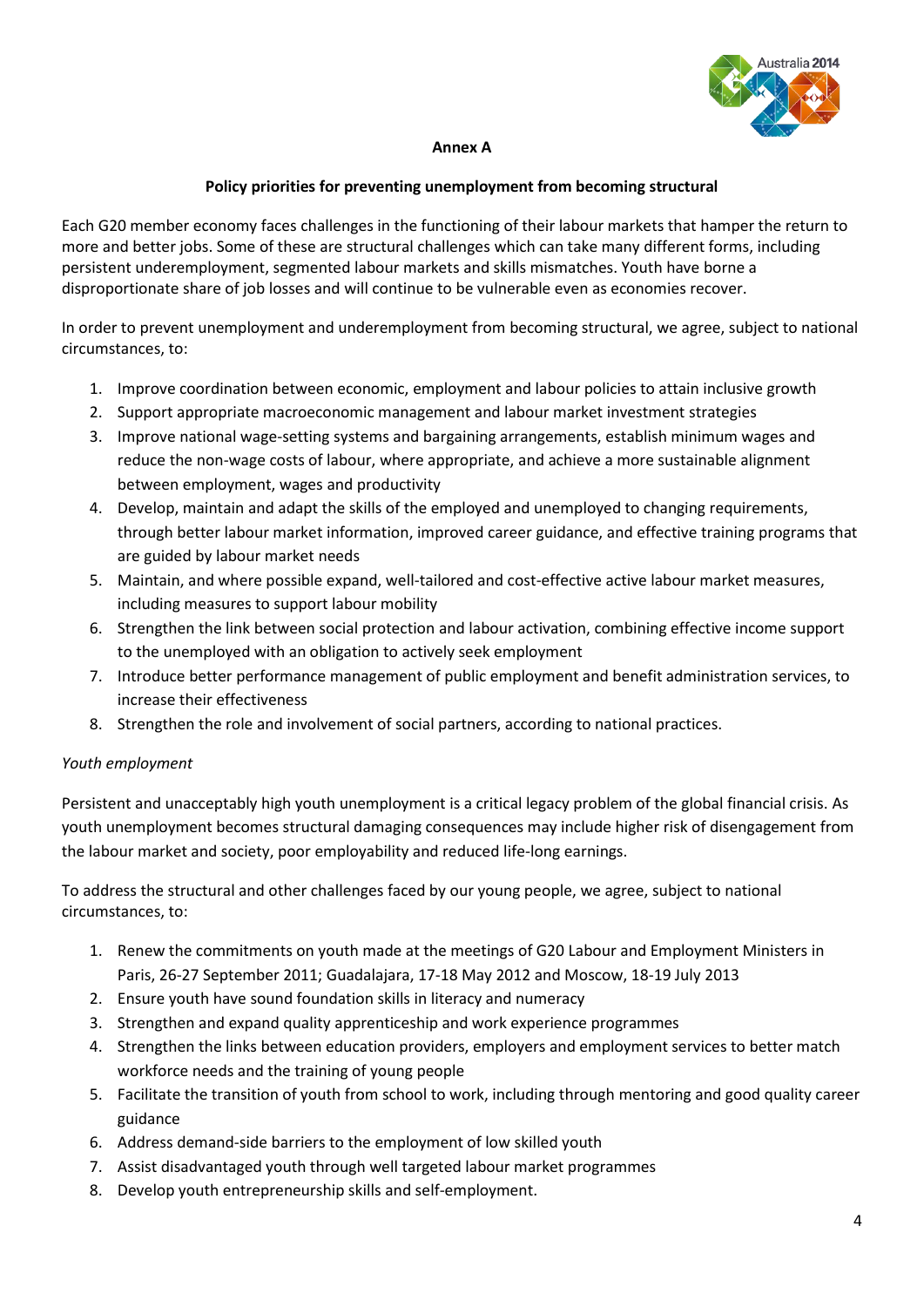

### **Annex B**

## **Policy priorities for creating better jobs**

Subject to national circumstances, we agree to the following policy priorities to guide further action on creating better jobs, and reducing informality and underemployment.

# *Local job creation*

Persistent unemployment in certain regions of a national economy, and the underlying causes of inequality and vulnerability at a regional level, can affect the capacity of G20 countries to achieve strong, sustainable and balanced growth. National economic growth does not necessarily translate into employment opportunities across regions. Effective local strategies can help to increase growth and share its benefits. Our priorities are to:

- 1. Develop national employment and training policy frameworks that are adaptable to local labour market conditions
- 2. Support partnership approaches within local economies, including for specific industries or value chains
- 3. Help the unemployed develop those skills that are in demand within local economies, while recognising that individuals need sound generic skills to adapt to changing labour markets
- 4. Support labour market transitions by building comprehensive local career information and well-articulated training to employment pathways
- 5. Develop area-based initiatives to break down the barriers that exclude people from the labour force over generations
- 6. Stimulate productivity and innovation by working with business and labour to better use the skills of the existing workforce
- 7. Support the development of the social enterprise sector and other innovative approaches
- 8. Support evidence-based local policies by further disaggregating data on jobs and skills to the level of local labour markets.

# *Informality and underemployment*

The quantity and quality of jobs are important for inclusive growth and development. We aim to facilitate the transition of informal enterprises, and workers in informal jobs, into the formal economy and to combat undeclared work. Our priorities in this regard are to:

- 1. Develop broad-based strategies that improve both the quantity and quality of employment, and are consistent with applicable international labour standards
- 2. Support the transition to the formal economy through tailored policies that help overcome the specific local and sectoral drivers of informality
- 3. Invest in skills development, including through apprenticeships, and recognise prior learning in the informal economy
- 4. Facilitate universal access to social protection, particularly in the context of ILO recommendation 202 "Social Protection Floors Recommendation 2012", to strengthen the resilience of workers and households and shield them from bearing a disproportionate share of economic risk
- 5. Provide informal workers and employers, and micro and small enterprises, with incentives and support to transition into the formal economy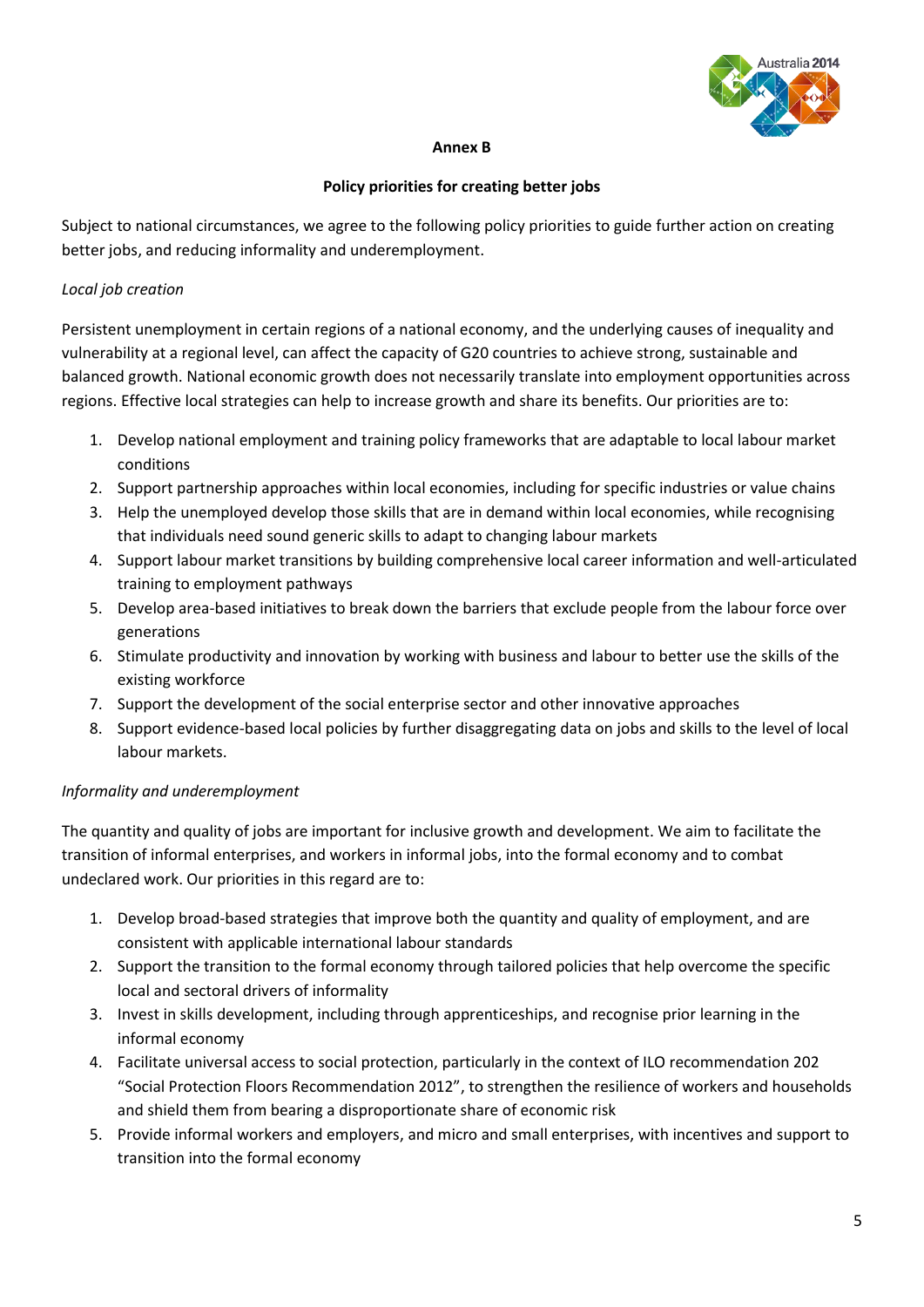

- 6. Prioritise measures to support under-represented and vulnerable groups and, for those who are particularly affected by informality and low quality jobs, to escape working poverty and eliminate forced and child labour
- 7. Improve education about worker rights and protections and strengthen labour inspection systems to enforce workplace laws consistent with the applicable international labour standards
- 8. Support social dialogue, including the participation of all representative groups, to drive solutions that are agreed among relevant stakeholders
- 9. Invest in the collection and monitoring of data and statistics on quantitative and qualitative aspects of employment.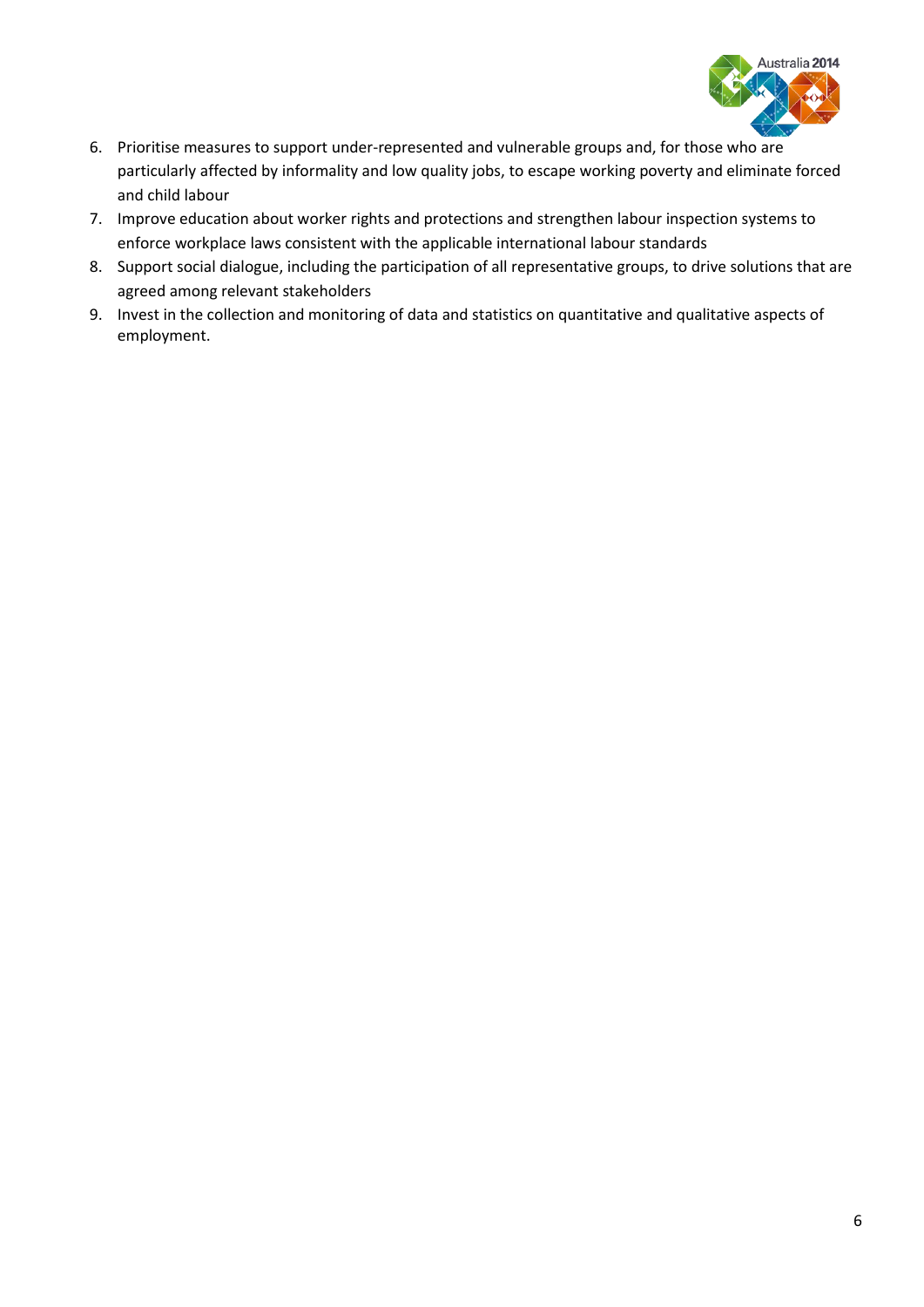

#### **Annex C**

#### **G20 Statement on Safer and Healthier Workplaces**

Safe and healthy workplaces are an essential element of strong, sustainable, and inclusive growth. Work-related accidents and diseases result in the deaths of more than 6,300 workers every day and the loss of 4 per cent of global GDP in direct and indirect costs each year, according to the International Labour Organization (ILO). Not only are these accidents and illnesses a terrible human tragedy, they also contribute to lost workdays, diminished productivity, poor relations between employers and workers, and other consequences that harm individuals, families, enterprises, communities, and national economies.

G20 members are committed to improving occupational safety and health (OSH) in our own economies and across the globe. In this regard, we underscore the need for appropriate and robust legal frameworks for OSH as well as effective systems for enforcement and compliance, safety and health management, and data collection. We also note the vital role played by social partners in bringing about safe and healthy workplaces. We encourage countries to consider ratification of relevant ILO conventions and to make effective use of the UN Guiding Principles on Business and Human Rights, ILO Tripartite Declaration of Principles concerning Multinational Enterprises and Social Policy, and the OECD Guidelines on Multinational Enterprises.

We commit to taking action to improve OSH through the following country-level and collective measures, taking into account each country's national context. We further commit to reviewing progress with respect to these measures during future G20 presidencies.

- 1. Seek to ensure that national safety and health bodies are responsive to the needs of workers and employers through ongoing assessments and effective incentives and advisory services regarding potential hazards, preventative and protective measures, and risk management and control
- 2. Strengthen legislation and provide adequate resources for prevention and compensation, training, compliance assistance, and enforcement efforts
- 3. Improve data collection and use empirical data to inform programme design and effectively target enforcement and outreach efforts
- 4. Take targeted measures to improve OSH conditions for vulnerable workers and in high-risk sectors
- 5. Raise awareness, particularly among small and medium enterprises, about the importance of OSH and the positive impact that safer and healthier workplaces have on productivity, workforce participation, economic growth, and sustainable development
- 6. Compile and share best practices among G20 members and interested non-G20 countries, and support studies on new challenges resulting from technological advancements and demographic changes
- 7. Support voluntary national and international efforts to implement exchanges, share relevant technologies, and coordinate technical cooperation
- 8. Partner with the ILO to improve global OSH and promote collaboration among national, bilateral, and collective G20 efforts
- 9. Continue to engage closely with social partners regarding collective and national actions to improve OSH
- 10. Promote responsible business practices and effective supply chain engagement to improve OSH, with reference to UN, ILO, and OECD guidelines and standards, as appropriate.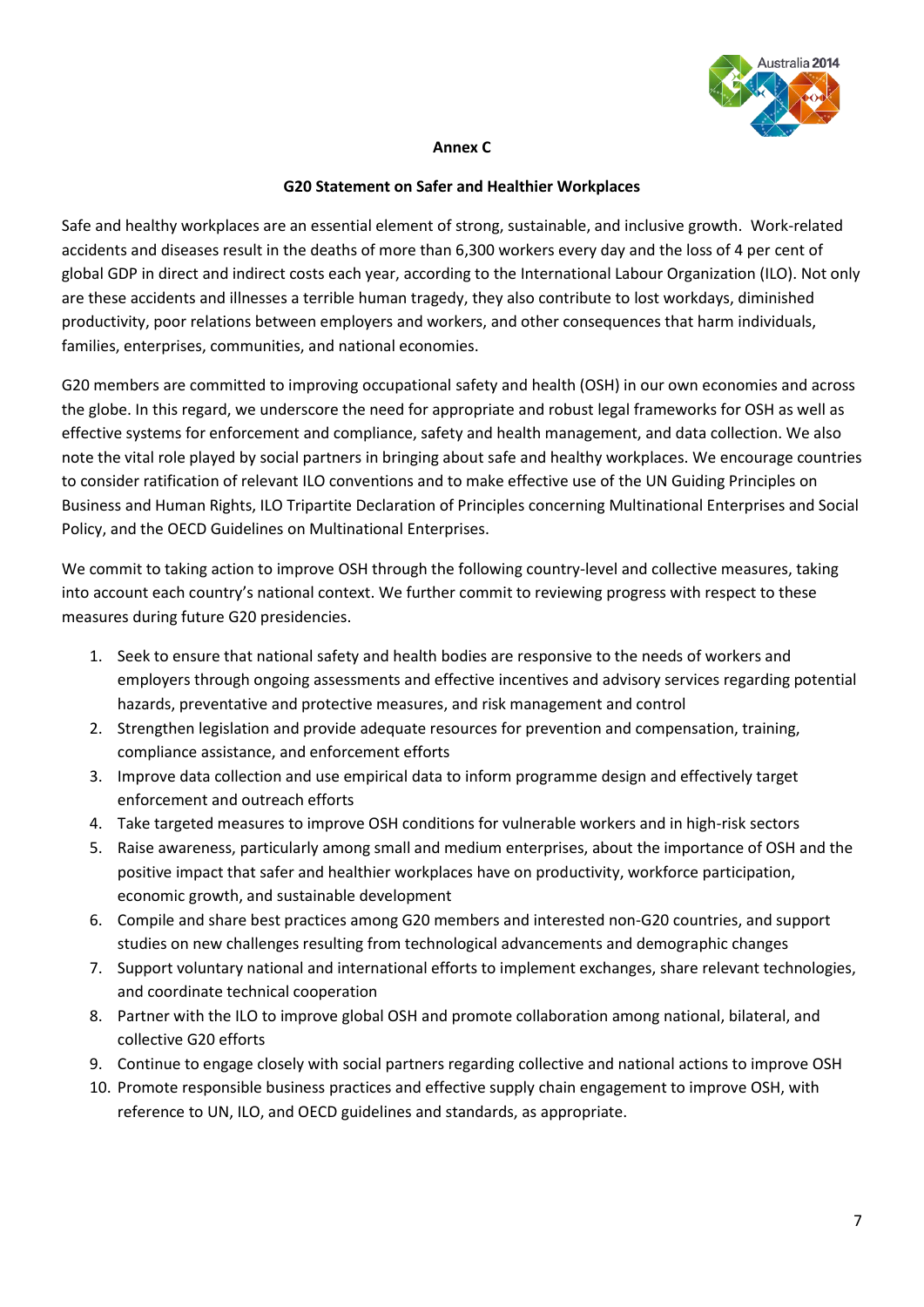

### **Annex D**

#### **Policy priorities for boosting female participation, quality of employment and gender equity**

Reducing gender gaps, and improving female economic participation and access for women to productive, high quality employment will support stronger and more inclusive economic growth across G20 countries. Female labour force participation rates are significantly lower than those among men in many G20 economies, suggesting a potential for an improvement in labour supply that can mitigate the effects of a shrinking workforce, help to relieve supply constraints and contribute to growth. For the G20 as a whole, participation for the age group 15 to 64 is currently around 83 per cent for men and 57 per cent for women.

Analysis by the international organisations demonstrates the substantial economic and social benefits of increasing female labour force participation and improving the quality of female employment.

Nations are making progress in addressing gender inequity, including through educational attainment and improving the quality of female employment, but significant challenges and opportunities remain. For example, women continue to be overrepresented in low quality and low wage jobs.

G20 members agree to implement measures across a range of key policy areas to boost female workforce participation, subject to national circumstances, including to:

- 1. Support lifelong access to education and training, matched with the needs of business and communities
- 2. Provide access to affordable and quality child care, paid parental leave, family-friendly work opportunities and conditions, and support for elderly care
- 3. Support women to pursue self-employment and become entrepreneurs, including through equal property rights, improved financial literacy, access to financial markets and advisory services
- 4. Widen access to services for women (in the formal or informal economies) in order to support their employment prospects and mobility, including tailored employment services, active labour market programmes and skills development opportunities
- 5. Address legal, regulatory, cultural and behavioural barriers to employment opportunities for women
- 6. Promote non-discriminatory practices at the workplace, including on pay and career progression
- 7. Extend social protections, especially to those in poor households or those working in the informal economy, including in regard to work safety, health services, pensions and income security
- 8. Improve work incentives, income support, other transfer payments and related forms of social security
- 9. Enhance the female share of executive positions in the public and private sectors
- 10. Work with social partners to develop new employment opportunities for women
- 11. Collect and report timely data related to gender.

These priorities are informed by ILO conventions and recommendations on equality of opportunity and treatment and the OECD Gender Recommendation.